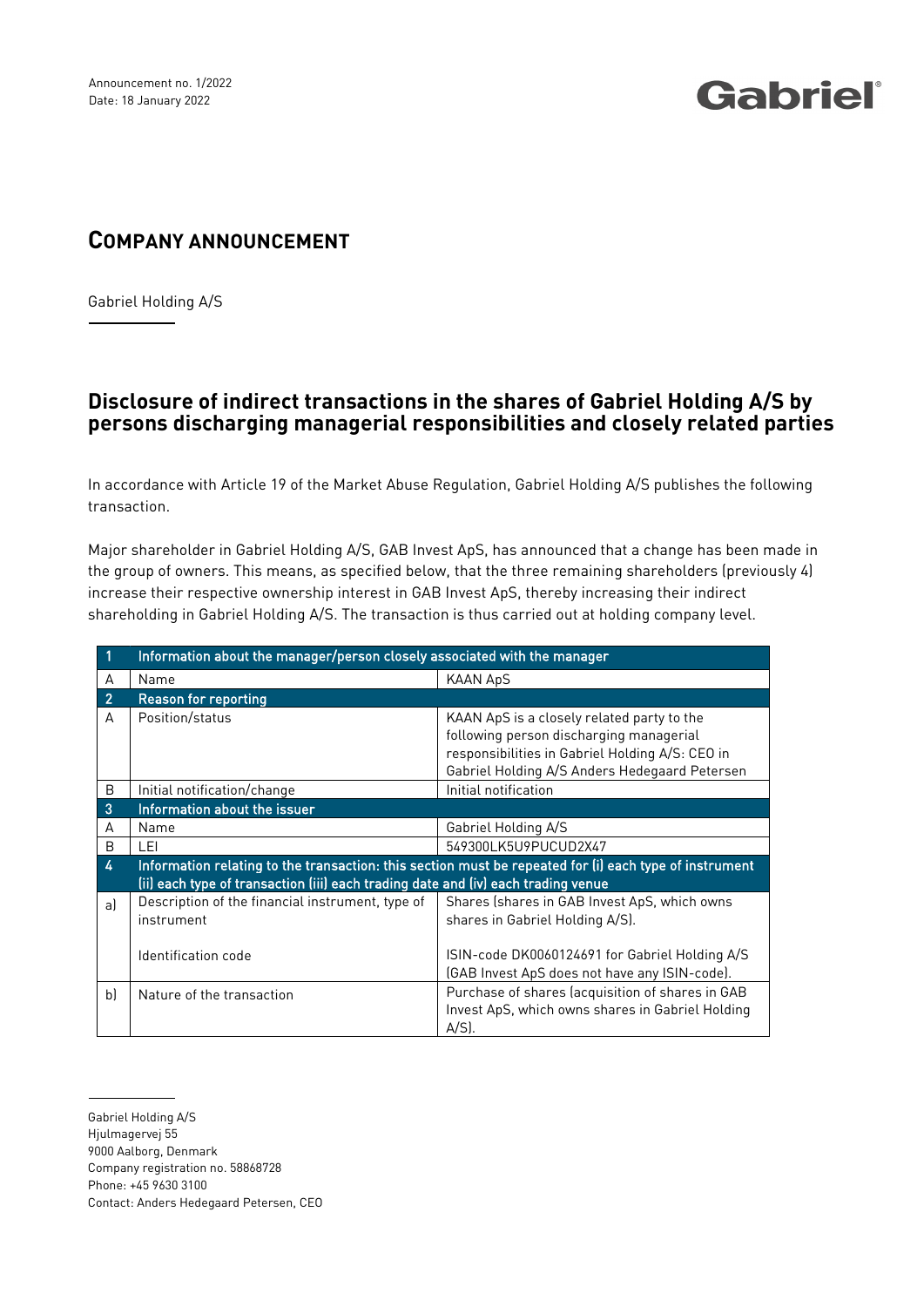## Gabriel®

| c)             | Price(s) and volume(s)                                                            | Volume(s)<br>Price(s)                                                                                                                                                                                                          |                                                                                                        |  |  |  |  |  |
|----------------|-----------------------------------------------------------------------------------|--------------------------------------------------------------------------------------------------------------------------------------------------------------------------------------------------------------------------------|--------------------------------------------------------------------------------------------------------|--|--|--|--|--|
|                |                                                                                   | Shares in GAB<br>Shares in GAB<br>Invest ApS<br><b>Invest ApS</b><br>corresponding to<br>corresponding<br>indirect DKK 640<br>to indirect                                                                                      |                                                                                                        |  |  |  |  |  |
|                |                                                                                   | per share in Gabriel<br>11,988 shares<br>Holding A/S<br>in Gabriel<br>Holding A/S                                                                                                                                              |                                                                                                        |  |  |  |  |  |
| d)             | Aggregated information, - Aggregated volume<br>and price                          | Volume: Shares in GAB Invest ApS corresponding<br>to indirect 11,988 shares in Gabriel Holding A/S<br>Price: Shares in GAB Invest ApS corresponding to<br>indirect DKK 7,672,207 in Gabriel Holding A/S                        |                                                                                                        |  |  |  |  |  |
| e)             | Date of the transaction                                                           | 2022-01-17                                                                                                                                                                                                                     |                                                                                                        |  |  |  |  |  |
| f)             | Place of the transaction                                                          | Outside a marketplace                                                                                                                                                                                                          |                                                                                                        |  |  |  |  |  |
| $\mathbf{1}$   | Information about the manager/person closely associated with the manager          |                                                                                                                                                                                                                                |                                                                                                        |  |  |  |  |  |
| Α              | Name                                                                              | Claus Møller                                                                                                                                                                                                                   |                                                                                                        |  |  |  |  |  |
| $\overline{2}$ | <b>Reason for reporting</b>                                                       |                                                                                                                                                                                                                                |                                                                                                        |  |  |  |  |  |
| A              | Position/status                                                                   | Claus Møller is CCO in Gabriel Holding A/S and<br>part of the executive management.                                                                                                                                            |                                                                                                        |  |  |  |  |  |
| B              | Initial notification/change                                                       | Initial notification                                                                                                                                                                                                           |                                                                                                        |  |  |  |  |  |
| 3              | Information about the issuer                                                      |                                                                                                                                                                                                                                |                                                                                                        |  |  |  |  |  |
| А              | Name                                                                              | Gabriel Holding A/S                                                                                                                                                                                                            |                                                                                                        |  |  |  |  |  |
| B              | LEI                                                                               | 549300LK5U9PUCUD2X47                                                                                                                                                                                                           |                                                                                                        |  |  |  |  |  |
|                |                                                                                   |                                                                                                                                                                                                                                | Information relating to the transaction: this section must be repeated for (i) each type of instrument |  |  |  |  |  |
| 4              |                                                                                   |                                                                                                                                                                                                                                |                                                                                                        |  |  |  |  |  |
|                | (ii) each type of transaction (iii) each trading date and (iv) each trading venue |                                                                                                                                                                                                                                |                                                                                                        |  |  |  |  |  |
| a)             | Description of the financial instrument, type of<br>instrument                    | Shares (shares in GAB Invest ApS, which owns<br>shares in Gabriel Holding A/S).                                                                                                                                                |                                                                                                        |  |  |  |  |  |
|                | Identification code                                                               | ISIN-code DK0060124691 for Gabriel Holding A/S                                                                                                                                                                                 |                                                                                                        |  |  |  |  |  |
| b)             | Nature of the transaction                                                         | (GAB Invest ApS does not have any ISIN-code).<br>Purchase of shares (acquisition of shares in GAB<br>Invest ApS, which owns shares in Gabriel Holding<br>$A/S$ ).                                                              |                                                                                                        |  |  |  |  |  |
| c)             | Price(s) and volume(s)                                                            | Volume(s)<br>Price(s)                                                                                                                                                                                                          |                                                                                                        |  |  |  |  |  |
|                |                                                                                   | Shares in GAB<br>Shares in GAB<br><b>Invest ApS</b><br>Invest ApS<br>corresponding to<br>corresponding<br>indirect DKK 640<br>to indirect<br>11,988 shares<br>per share in Gabriel<br>Holding A/S<br>in Gabriel<br>Holding A/S |                                                                                                        |  |  |  |  |  |
| d)             | Aggregated information, - Aggregated volume<br>and price                          | Volume: Shares in GAB Invest ApS corresponding<br>to indirect 11,988 shares in Gabriel Holding A/S.<br>Price: Shares in GAB Invest ApS corresponding to<br>indirect DKK 7,672,207 in Gabriel Holding A/S                       |                                                                                                        |  |  |  |  |  |
| eJ             | Date of the transaction                                                           | 2022-01-17                                                                                                                                                                                                                     |                                                                                                        |  |  |  |  |  |

Gabriel Holding A/S

- Hjulmagervej 55
- 9000 Aalborg, Denmark
- Company registration no. 58868728
- Phone: +45 9630 3100
- Contact: Anders Hedegaard Petersen, CEO